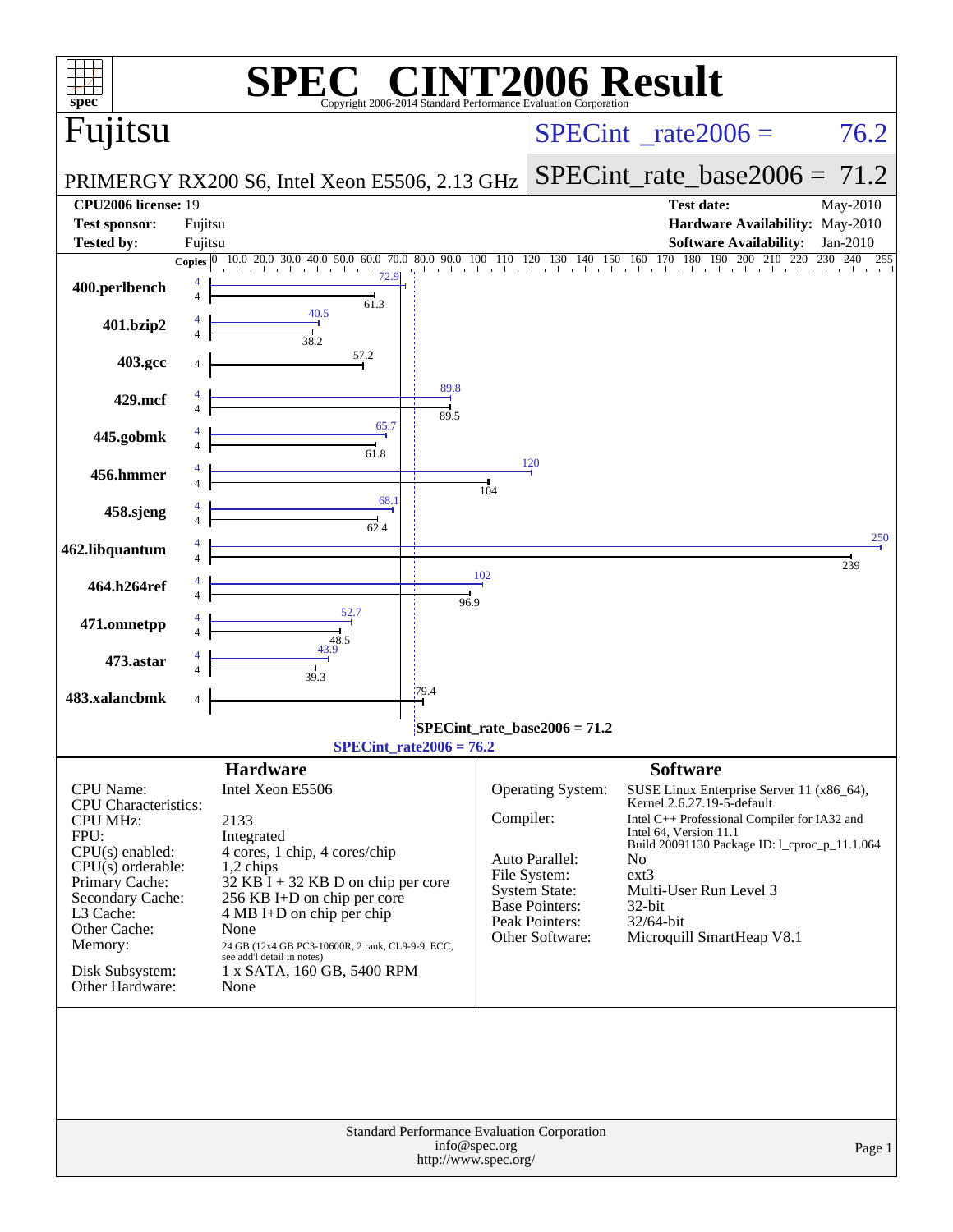

# Fujitsu

### SPECint rate $2006 = 76.2$

PRIMERGY RX200 S6, Intel Xeon E5506, 2.13 GHz [SPECint\\_rate\\_base2006 =](http://www.spec.org/auto/cpu2006/Docs/result-fields.html#SPECintratebase2006) 71.2

**[CPU2006 license:](http://www.spec.org/auto/cpu2006/Docs/result-fields.html#CPU2006license)** 19 **[Test date:](http://www.spec.org/auto/cpu2006/Docs/result-fields.html#Testdate)** May-2010 **[Test sponsor:](http://www.spec.org/auto/cpu2006/Docs/result-fields.html#Testsponsor)** Fujitsu **[Hardware Availability:](http://www.spec.org/auto/cpu2006/Docs/result-fields.html#HardwareAvailability)** May-2010 **[Tested by:](http://www.spec.org/auto/cpu2006/Docs/result-fields.html#Testedby)** Fujitsu **[Software Availability:](http://www.spec.org/auto/cpu2006/Docs/result-fields.html#SoftwareAvailability)** Jan-2010

#### **[Results Table](http://www.spec.org/auto/cpu2006/Docs/result-fields.html#ResultsTable)**

|                    | <b>Base</b>   |                |       |                |       |                |             | <b>Peak</b>   |                |              |                |              |                |              |
|--------------------|---------------|----------------|-------|----------------|-------|----------------|-------------|---------------|----------------|--------------|----------------|--------------|----------------|--------------|
| <b>Benchmark</b>   | <b>Copies</b> | <b>Seconds</b> | Ratio | <b>Seconds</b> | Ratio | <b>Seconds</b> | Ratio       | <b>Copies</b> | <b>Seconds</b> | <b>Ratio</b> | <b>Seconds</b> | <b>Ratio</b> | <b>Seconds</b> | <b>Ratio</b> |
| 400.perlbench      |               | 638            | 61.3  | 637            | 61.3  | 639            | 61.1        |               | 536            | 72.9         | 536            | 73.0         | 537            | 72.7         |
| 401.bzip2          |               | 1011           | 38.2  | 1010           | 38.2  | 1015           | 38.0        |               | 955            | 40.4         | 952            | 40.5         | 953            | 40.5         |
| $403.\mathrm{gcc}$ |               | 563            | 57.2  | 563            | 57.2  | 566            | 56.9        |               | 563            | 57.2         | 563            | 57.2         | 566            | 56.9         |
| $429$ .mcf         |               | 410            | 89.1  | 406            | 89.7  | 407            | 89.5        |               | 406            | 89.8         | 406            | 89.9         | 407            | 89.7         |
| $445$ .gobmk       |               | 678            | 61.9  | 684            | 61.4  | 679            | 61.8        |               | 637            | 65.9         | 639            | 65.7         | 642            | 65.3         |
| 456.hmmer          |               | 359            | 104   | 358            | 104   | 360            | 104         |               | 312            | 120          | 312            | 120          | 311            | 120          |
| $458$ .sjeng       |               | 775            | 62.4  | 774            | 62.5  | 775            | 62.4        |               | 712            | 68.0         | 710            | 68.1         | 711            | 68.1         |
| 462.libquantum     |               | 346            | 240   | 346            | 239   | 346            | 239         |               | 331            | 250          | 331            | 250          | 331            | 251          |
| 464.h264ref        |               | 914            | 96.8  | 913            | 96.9  | 914            | 96.9        |               | 870            | 102          | 871            | 102          | 871            | 102          |
| 471.omnetpp        |               | 515            | 48.5  | 516            | 48.4  | 516            | 48.5        |               | 474            | 52.7         | 475            | 52.7         | 474            | 52.7         |
| 473.astar          |               | 712            | 39.4  | 716            | 39.2  | 715            | <u>39.3</u> |               | 640            | 43.9         | 639            | 43.9         | 637            | 44.1         |
| 483.xalancbmk      |               | 348            | 79.4  | 347            | 79.4  | 348            | 79.3        |               | 348            | 79.4         | 347            | 79.4         | 348            | 79.3         |

Results appear in the [order in which they were run.](http://www.spec.org/auto/cpu2006/Docs/result-fields.html#RunOrder) Bold underlined text [indicates a median measurement.](http://www.spec.org/auto/cpu2006/Docs/result-fields.html#Median)

#### **[Submit Notes](http://www.spec.org/auto/cpu2006/Docs/result-fields.html#SubmitNotes)**

The config file option 'submit' was used.

### **[Operating System Notes](http://www.spec.org/auto/cpu2006/Docs/result-fields.html#OperatingSystemNotes)**

'ulimit -s unlimited' was used to set the stacksize to unlimited prior to run

### **[Platform Notes](http://www.spec.org/auto/cpu2006/Docs/result-fields.html#PlatformNotes)**

The system automatically configures the memory to run at 800 MHz. BIOS configuration: Data Reuse Optimization = Disable

### **[General Notes](http://www.spec.org/auto/cpu2006/Docs/result-fields.html#GeneralNotes)**

 For information about Fujitsu please visit: <http://www.fujitsu.com> Binaries were compiled on SLES 10 with Binutils 2.18.50.0.7.20080502

# **[Base Compiler Invocation](http://www.spec.org/auto/cpu2006/Docs/result-fields.html#BaseCompilerInvocation)**

[C benchmarks](http://www.spec.org/auto/cpu2006/Docs/result-fields.html#Cbenchmarks): [icc -m32](http://www.spec.org/cpu2006/results/res2010q3/cpu2006-20100706-12333.flags.html#user_CCbase_intel_icc_32bit_5ff4a39e364c98233615fdd38438c6f2)

[C++ benchmarks:](http://www.spec.org/auto/cpu2006/Docs/result-fields.html#CXXbenchmarks) [icpc -m32](http://www.spec.org/cpu2006/results/res2010q3/cpu2006-20100706-12333.flags.html#user_CXXbase_intel_icpc_32bit_4e5a5ef1a53fd332b3c49e69c3330699)

> Standard Performance Evaluation Corporation [info@spec.org](mailto:info@spec.org) <http://www.spec.org/>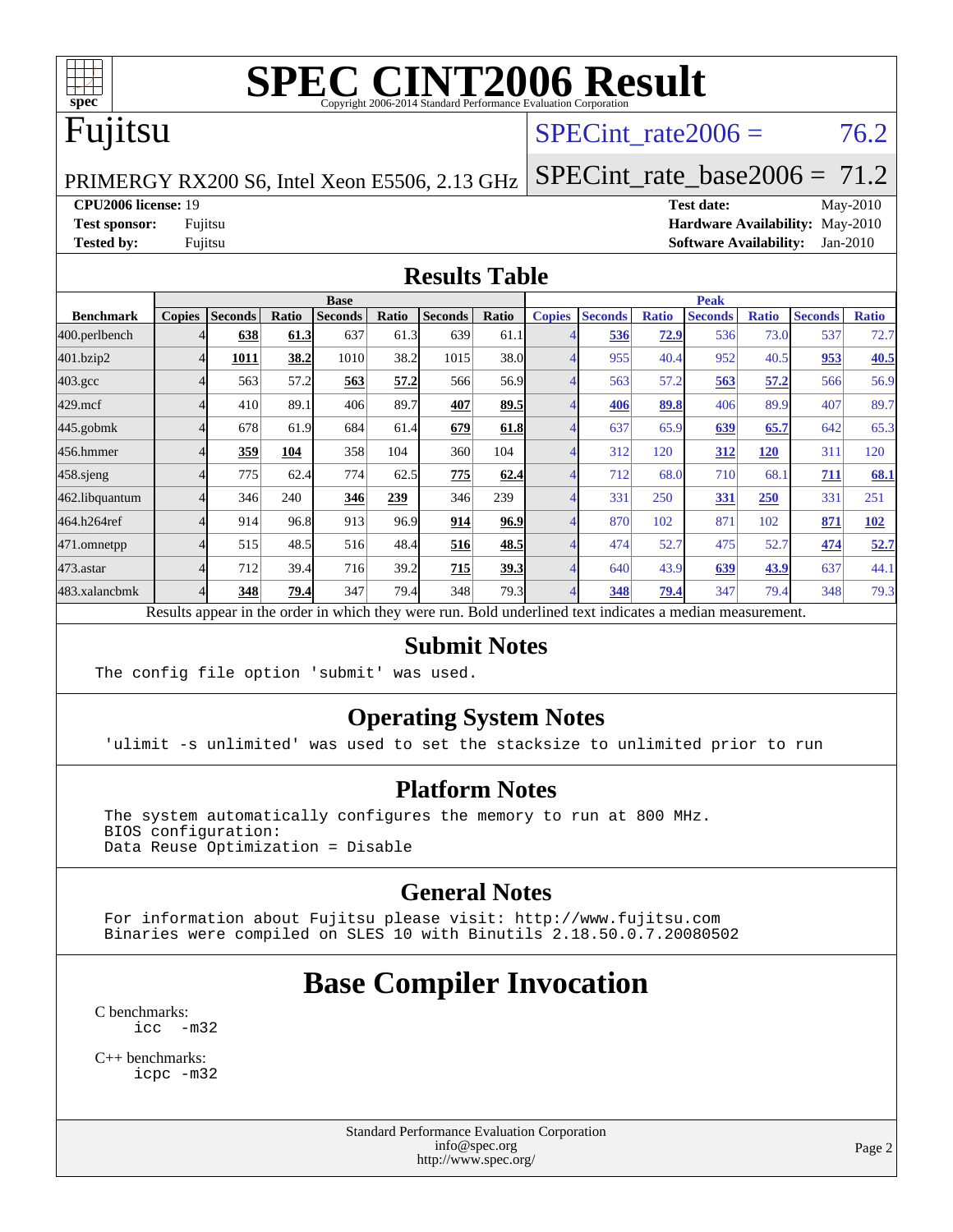

# Fujitsu

SPECint rate $2006 = 76.2$ 

[SPECint\\_rate\\_base2006 =](http://www.spec.org/auto/cpu2006/Docs/result-fields.html#SPECintratebase2006) 71.2

PRIMERGY RX200 S6, Intel Xeon E5506, 2.13 GHz

**[CPU2006 license:](http://www.spec.org/auto/cpu2006/Docs/result-fields.html#CPU2006license)** 19 **[Test date:](http://www.spec.org/auto/cpu2006/Docs/result-fields.html#Testdate)** May-2010 **[Test sponsor:](http://www.spec.org/auto/cpu2006/Docs/result-fields.html#Testsponsor)** Fujitsu **[Hardware Availability:](http://www.spec.org/auto/cpu2006/Docs/result-fields.html#HardwareAvailability)** May-2010 **[Tested by:](http://www.spec.org/auto/cpu2006/Docs/result-fields.html#Testedby)** Fujitsu **[Software Availability:](http://www.spec.org/auto/cpu2006/Docs/result-fields.html#SoftwareAvailability)** Jan-2010

### **[Base Portability Flags](http://www.spec.org/auto/cpu2006/Docs/result-fields.html#BasePortabilityFlags)**

 400.perlbench: [-DSPEC\\_CPU\\_LINUX\\_IA32](http://www.spec.org/cpu2006/results/res2010q3/cpu2006-20100706-12333.flags.html#b400.perlbench_baseCPORTABILITY_DSPEC_CPU_LINUX_IA32) 462.libquantum: [-DSPEC\\_CPU\\_LINUX](http://www.spec.org/cpu2006/results/res2010q3/cpu2006-20100706-12333.flags.html#b462.libquantum_baseCPORTABILITY_DSPEC_CPU_LINUX) 483.xalancbmk: [-DSPEC\\_CPU\\_LINUX](http://www.spec.org/cpu2006/results/res2010q3/cpu2006-20100706-12333.flags.html#b483.xalancbmk_baseCXXPORTABILITY_DSPEC_CPU_LINUX)

**[Base Optimization Flags](http://www.spec.org/auto/cpu2006/Docs/result-fields.html#BaseOptimizationFlags)**

[C benchmarks](http://www.spec.org/auto/cpu2006/Docs/result-fields.html#Cbenchmarks):

[-xSSE4.2](http://www.spec.org/cpu2006/results/res2010q3/cpu2006-20100706-12333.flags.html#user_CCbase_f-xSSE42_f91528193cf0b216347adb8b939d4107) [-ipo](http://www.spec.org/cpu2006/results/res2010q3/cpu2006-20100706-12333.flags.html#user_CCbase_f-ipo) [-O3](http://www.spec.org/cpu2006/results/res2010q3/cpu2006-20100706-12333.flags.html#user_CCbase_f-O3) [-no-prec-div](http://www.spec.org/cpu2006/results/res2010q3/cpu2006-20100706-12333.flags.html#user_CCbase_f-no-prec-div) [-static](http://www.spec.org/cpu2006/results/res2010q3/cpu2006-20100706-12333.flags.html#user_CCbase_f-static) [-opt-prefetch](http://www.spec.org/cpu2006/results/res2010q3/cpu2006-20100706-12333.flags.html#user_CCbase_f-opt-prefetch)

[C++ benchmarks:](http://www.spec.org/auto/cpu2006/Docs/result-fields.html#CXXbenchmarks)

[-xSSE4.2](http://www.spec.org/cpu2006/results/res2010q3/cpu2006-20100706-12333.flags.html#user_CXXbase_f-xSSE42_f91528193cf0b216347adb8b939d4107) [-ipo](http://www.spec.org/cpu2006/results/res2010q3/cpu2006-20100706-12333.flags.html#user_CXXbase_f-ipo) [-O3](http://www.spec.org/cpu2006/results/res2010q3/cpu2006-20100706-12333.flags.html#user_CXXbase_f-O3) [-no-prec-div](http://www.spec.org/cpu2006/results/res2010q3/cpu2006-20100706-12333.flags.html#user_CXXbase_f-no-prec-div) [-opt-prefetch](http://www.spec.org/cpu2006/results/res2010q3/cpu2006-20100706-12333.flags.html#user_CXXbase_f-opt-prefetch) [-Wl,-z,muldefs](http://www.spec.org/cpu2006/results/res2010q3/cpu2006-20100706-12333.flags.html#user_CXXbase_link_force_multiple1_74079c344b956b9658436fd1b6dd3a8a) [-L/home/cmplr/usr3/alrahate/cpu2006.1.1.ic11.1/libic11.1-32bit -lsmartheap](http://www.spec.org/cpu2006/results/res2010q3/cpu2006-20100706-12333.flags.html#user_CXXbase_SmartHeap_d86dffe4a79b79ef8890d5cce17030c3)

## **[Base Other Flags](http://www.spec.org/auto/cpu2006/Docs/result-fields.html#BaseOtherFlags)**

[C benchmarks](http://www.spec.org/auto/cpu2006/Docs/result-fields.html#Cbenchmarks):

403.gcc: [-Dalloca=\\_alloca](http://www.spec.org/cpu2006/results/res2010q3/cpu2006-20100706-12333.flags.html#b403.gcc_baseEXTRA_CFLAGS_Dalloca_be3056838c12de2578596ca5467af7f3)

## **[Peak Compiler Invocation](http://www.spec.org/auto/cpu2006/Docs/result-fields.html#PeakCompilerInvocation)**

[C benchmarks \(except as noted below\)](http://www.spec.org/auto/cpu2006/Docs/result-fields.html#Cbenchmarksexceptasnotedbelow):

[icc -m32](http://www.spec.org/cpu2006/results/res2010q3/cpu2006-20100706-12333.flags.html#user_CCpeak_intel_icc_32bit_5ff4a39e364c98233615fdd38438c6f2)

401.bzip2: [icc -m64](http://www.spec.org/cpu2006/results/res2010q3/cpu2006-20100706-12333.flags.html#user_peakCCLD401_bzip2_intel_icc_64bit_bda6cc9af1fdbb0edc3795bac97ada53)

456.hmmer: [icc -m64](http://www.spec.org/cpu2006/results/res2010q3/cpu2006-20100706-12333.flags.html#user_peakCCLD456_hmmer_intel_icc_64bit_bda6cc9af1fdbb0edc3795bac97ada53)

458.sjeng: [icc -m64](http://www.spec.org/cpu2006/results/res2010q3/cpu2006-20100706-12333.flags.html#user_peakCCLD458_sjeng_intel_icc_64bit_bda6cc9af1fdbb0edc3795bac97ada53)

462.libquantum: [icc -m64](http://www.spec.org/cpu2006/results/res2010q3/cpu2006-20100706-12333.flags.html#user_peakCCLD462_libquantum_intel_icc_64bit_bda6cc9af1fdbb0edc3795bac97ada53)

[C++ benchmarks \(except as noted below\):](http://www.spec.org/auto/cpu2006/Docs/result-fields.html#CXXbenchmarksexceptasnotedbelow) [icpc -m32](http://www.spec.org/cpu2006/results/res2010q3/cpu2006-20100706-12333.flags.html#user_CXXpeak_intel_icpc_32bit_4e5a5ef1a53fd332b3c49e69c3330699)

473.astar: [icpc -m64](http://www.spec.org/cpu2006/results/res2010q3/cpu2006-20100706-12333.flags.html#user_peakCXXLD473_astar_intel_icpc_64bit_fc66a5337ce925472a5c54ad6a0de310)

## **[Peak Portability Flags](http://www.spec.org/auto/cpu2006/Docs/result-fields.html#PeakPortabilityFlags)**

 400.perlbench: [-DSPEC\\_CPU\\_LINUX\\_IA32](http://www.spec.org/cpu2006/results/res2010q3/cpu2006-20100706-12333.flags.html#b400.perlbench_peakCPORTABILITY_DSPEC_CPU_LINUX_IA32) 401.bzip2: [-DSPEC\\_CPU\\_LP64](http://www.spec.org/cpu2006/results/res2010q3/cpu2006-20100706-12333.flags.html#suite_peakCPORTABILITY401_bzip2_DSPEC_CPU_LP64)

Continued on next page

Standard Performance Evaluation Corporation [info@spec.org](mailto:info@spec.org) <http://www.spec.org/>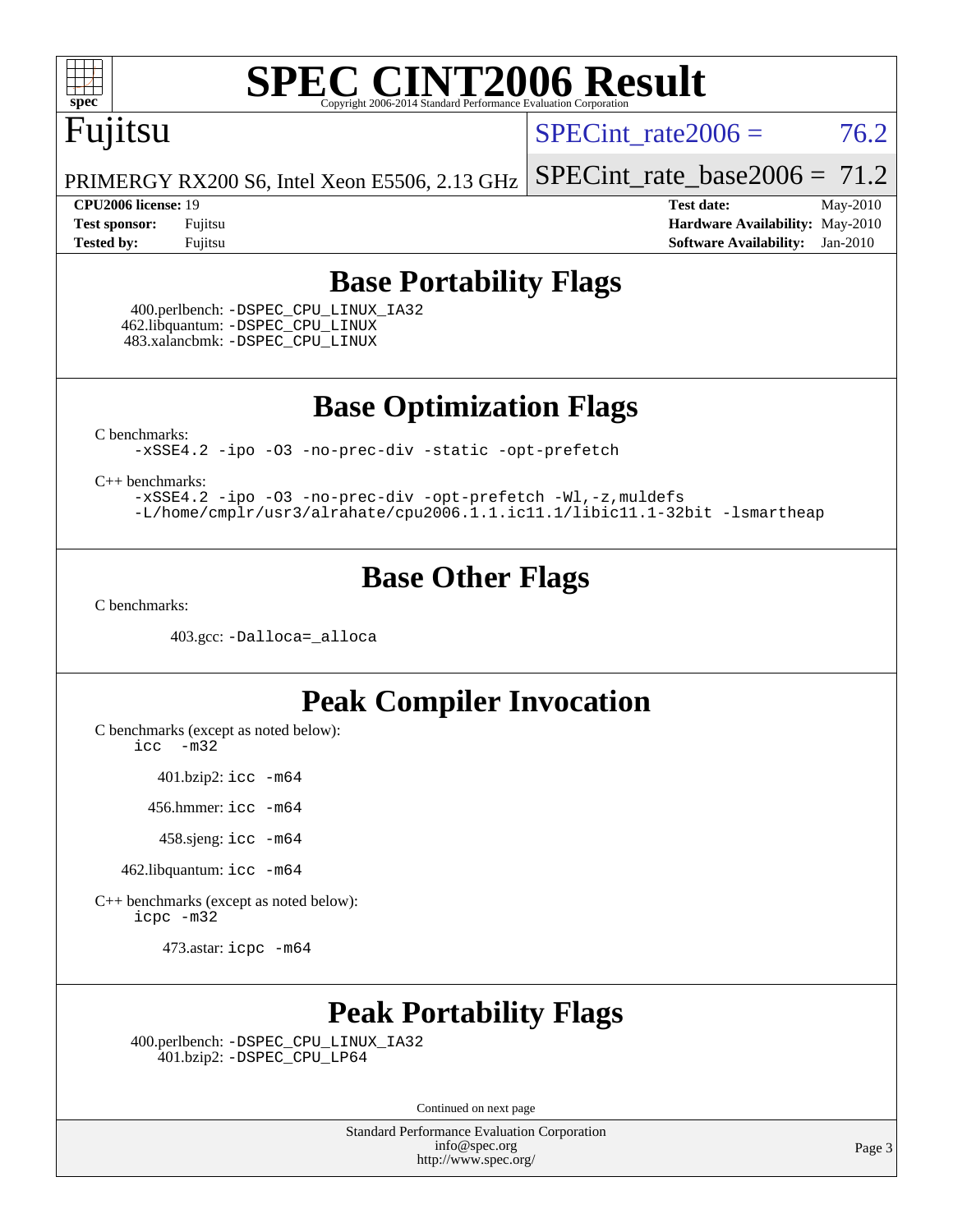

# Fujitsu

SPECint rate  $2006 = 76.2$ 

PRIMERGY RX200 S6, Intel Xeon E5506, 2.13 GHz

[SPECint\\_rate\\_base2006 =](http://www.spec.org/auto/cpu2006/Docs/result-fields.html#SPECintratebase2006) 71.2

**[CPU2006 license:](http://www.spec.org/auto/cpu2006/Docs/result-fields.html#CPU2006license)** 19 **[Test date:](http://www.spec.org/auto/cpu2006/Docs/result-fields.html#Testdate)** May-2010 **[Test sponsor:](http://www.spec.org/auto/cpu2006/Docs/result-fields.html#Testsponsor)** Fujitsu **[Hardware Availability:](http://www.spec.org/auto/cpu2006/Docs/result-fields.html#HardwareAvailability)** May-2010 **[Tested by:](http://www.spec.org/auto/cpu2006/Docs/result-fields.html#Testedby)** Fujitsu **[Software Availability:](http://www.spec.org/auto/cpu2006/Docs/result-fields.html#SoftwareAvailability)** Jan-2010

# **[Peak Portability Flags \(Continued\)](http://www.spec.org/auto/cpu2006/Docs/result-fields.html#PeakPortabilityFlags)**

 456.hmmer: [-DSPEC\\_CPU\\_LP64](http://www.spec.org/cpu2006/results/res2010q3/cpu2006-20100706-12333.flags.html#suite_peakCPORTABILITY456_hmmer_DSPEC_CPU_LP64) 458.sjeng: [-DSPEC\\_CPU\\_LP64](http://www.spec.org/cpu2006/results/res2010q3/cpu2006-20100706-12333.flags.html#suite_peakCPORTABILITY458_sjeng_DSPEC_CPU_LP64) 462.libquantum: [-DSPEC\\_CPU\\_LP64](http://www.spec.org/cpu2006/results/res2010q3/cpu2006-20100706-12333.flags.html#suite_peakCPORTABILITY462_libquantum_DSPEC_CPU_LP64) [-DSPEC\\_CPU\\_LINUX](http://www.spec.org/cpu2006/results/res2010q3/cpu2006-20100706-12333.flags.html#b462.libquantum_peakCPORTABILITY_DSPEC_CPU_LINUX) 473.astar: [-DSPEC\\_CPU\\_LP64](http://www.spec.org/cpu2006/results/res2010q3/cpu2006-20100706-12333.flags.html#suite_peakCXXPORTABILITY473_astar_DSPEC_CPU_LP64) 483.xalancbmk: [-DSPEC\\_CPU\\_LINUX](http://www.spec.org/cpu2006/results/res2010q3/cpu2006-20100706-12333.flags.html#b483.xalancbmk_peakCXXPORTABILITY_DSPEC_CPU_LINUX)

# **[Peak Optimization Flags](http://www.spec.org/auto/cpu2006/Docs/result-fields.html#PeakOptimizationFlags)**

[C benchmarks](http://www.spec.org/auto/cpu2006/Docs/result-fields.html#Cbenchmarks):

Standard Performance Evaluation Corporation [info@spec.org](mailto:info@spec.org) <http://www.spec.org/> Page 4 400.perlbench: [-xSSE4.2](http://www.spec.org/cpu2006/results/res2010q3/cpu2006-20100706-12333.flags.html#user_peakPASS2_CFLAGSPASS2_LDCFLAGS400_perlbench_f-xSSE42_f91528193cf0b216347adb8b939d4107)(pass 2) [-prof-gen](http://www.spec.org/cpu2006/results/res2010q3/cpu2006-20100706-12333.flags.html#user_peakPASS1_CFLAGSPASS1_LDCFLAGS400_perlbench_prof_gen_e43856698f6ca7b7e442dfd80e94a8fc)(pass 1) [-ipo](http://www.spec.org/cpu2006/results/res2010q3/cpu2006-20100706-12333.flags.html#user_peakPASS2_CFLAGSPASS2_LDCFLAGS400_perlbench_f-ipo)(pass 2)  $-03$ (pass 2)  $-$ no-prec-div(pass 2)  $-$ static(pass 2) [-prof-use](http://www.spec.org/cpu2006/results/res2010q3/cpu2006-20100706-12333.flags.html#user_peakPASS2_CFLAGSPASS2_LDCFLAGS400_perlbench_prof_use_bccf7792157ff70d64e32fe3e1250b55)(pass 2) [-ansi-alias](http://www.spec.org/cpu2006/results/res2010q3/cpu2006-20100706-12333.flags.html#user_peakCOPTIMIZE400_perlbench_f-ansi-alias) 401.bzip2: [-xSSE4.2](http://www.spec.org/cpu2006/results/res2010q3/cpu2006-20100706-12333.flags.html#user_peakPASS2_CFLAGSPASS2_LDCFLAGS401_bzip2_f-xSSE42_f91528193cf0b216347adb8b939d4107)(pass 2) [-prof-gen](http://www.spec.org/cpu2006/results/res2010q3/cpu2006-20100706-12333.flags.html#user_peakPASS1_CFLAGSPASS1_LDCFLAGS401_bzip2_prof_gen_e43856698f6ca7b7e442dfd80e94a8fc)(pass 1) [-ipo](http://www.spec.org/cpu2006/results/res2010q3/cpu2006-20100706-12333.flags.html#user_peakPASS2_CFLAGSPASS2_LDCFLAGS401_bzip2_f-ipo)(pass 2) [-O3](http://www.spec.org/cpu2006/results/res2010q3/cpu2006-20100706-12333.flags.html#user_peakPASS2_CFLAGSPASS2_LDCFLAGS401_bzip2_f-O3)(pass 2) [-no-prec-div](http://www.spec.org/cpu2006/results/res2010q3/cpu2006-20100706-12333.flags.html#user_peakPASS2_CFLAGSPASS2_LDCFLAGS401_bzip2_f-no-prec-div)(pass 2) [-static](http://www.spec.org/cpu2006/results/res2010q3/cpu2006-20100706-12333.flags.html#user_peakPASS2_CFLAGSPASS2_LDCFLAGS401_bzip2_f-static)(pass 2) [-prof-use](http://www.spec.org/cpu2006/results/res2010q3/cpu2006-20100706-12333.flags.html#user_peakPASS2_CFLAGSPASS2_LDCFLAGS401_bzip2_prof_use_bccf7792157ff70d64e32fe3e1250b55)(pass 2) [-opt-prefetch](http://www.spec.org/cpu2006/results/res2010q3/cpu2006-20100706-12333.flags.html#user_peakCOPTIMIZE401_bzip2_f-opt-prefetch) [-ansi-alias](http://www.spec.org/cpu2006/results/res2010q3/cpu2006-20100706-12333.flags.html#user_peakCOPTIMIZE401_bzip2_f-ansi-alias) [-auto-ilp32](http://www.spec.org/cpu2006/results/res2010q3/cpu2006-20100706-12333.flags.html#user_peakCOPTIMIZE401_bzip2_f-auto-ilp32)  $403.\text{gcc: basepeak}$  = yes 429.mcf: [-xSSE4.2](http://www.spec.org/cpu2006/results/res2010q3/cpu2006-20100706-12333.flags.html#user_peakCOPTIMIZE429_mcf_f-xSSE42_f91528193cf0b216347adb8b939d4107) [-ipo](http://www.spec.org/cpu2006/results/res2010q3/cpu2006-20100706-12333.flags.html#user_peakCOPTIMIZE429_mcf_f-ipo) [-O3](http://www.spec.org/cpu2006/results/res2010q3/cpu2006-20100706-12333.flags.html#user_peakCOPTIMIZE429_mcf_f-O3) [-no-prec-div](http://www.spec.org/cpu2006/results/res2010q3/cpu2006-20100706-12333.flags.html#user_peakCOPTIMIZE429_mcf_f-no-prec-div) [-static](http://www.spec.org/cpu2006/results/res2010q3/cpu2006-20100706-12333.flags.html#user_peakCOPTIMIZE429_mcf_f-static) [-opt-prefetch](http://www.spec.org/cpu2006/results/res2010q3/cpu2006-20100706-12333.flags.html#user_peakCOPTIMIZE429_mcf_f-opt-prefetch) 445.gobmk: [-xSSE4.2](http://www.spec.org/cpu2006/results/res2010q3/cpu2006-20100706-12333.flags.html#user_peakPASS2_CFLAGSPASS2_LDCFLAGS445_gobmk_f-xSSE42_f91528193cf0b216347adb8b939d4107)(pass 2) [-prof-gen](http://www.spec.org/cpu2006/results/res2010q3/cpu2006-20100706-12333.flags.html#user_peakPASS1_CFLAGSPASS1_LDCFLAGS445_gobmk_prof_gen_e43856698f6ca7b7e442dfd80e94a8fc)(pass 1) [-prof-use](http://www.spec.org/cpu2006/results/res2010q3/cpu2006-20100706-12333.flags.html#user_peakPASS2_CFLAGSPASS2_LDCFLAGS445_gobmk_prof_use_bccf7792157ff70d64e32fe3e1250b55)(pass 2) [-O2](http://www.spec.org/cpu2006/results/res2010q3/cpu2006-20100706-12333.flags.html#user_peakCOPTIMIZE445_gobmk_f-O2) [-ipo](http://www.spec.org/cpu2006/results/res2010q3/cpu2006-20100706-12333.flags.html#user_peakCOPTIMIZE445_gobmk_f-ipo) [-no-prec-div](http://www.spec.org/cpu2006/results/res2010q3/cpu2006-20100706-12333.flags.html#user_peakCOPTIMIZE445_gobmk_f-no-prec-div) [-ansi-alias](http://www.spec.org/cpu2006/results/res2010q3/cpu2006-20100706-12333.flags.html#user_peakCOPTIMIZE445_gobmk_f-ansi-alias) 456.hmmer: [-xSSE4.2](http://www.spec.org/cpu2006/results/res2010q3/cpu2006-20100706-12333.flags.html#user_peakCOPTIMIZE456_hmmer_f-xSSE42_f91528193cf0b216347adb8b939d4107) [-ipo](http://www.spec.org/cpu2006/results/res2010q3/cpu2006-20100706-12333.flags.html#user_peakCOPTIMIZE456_hmmer_f-ipo) [-O3](http://www.spec.org/cpu2006/results/res2010q3/cpu2006-20100706-12333.flags.html#user_peakCOPTIMIZE456_hmmer_f-O3) [-no-prec-div](http://www.spec.org/cpu2006/results/res2010q3/cpu2006-20100706-12333.flags.html#user_peakCOPTIMIZE456_hmmer_f-no-prec-div) [-static](http://www.spec.org/cpu2006/results/res2010q3/cpu2006-20100706-12333.flags.html#user_peakCOPTIMIZE456_hmmer_f-static) [-unroll2](http://www.spec.org/cpu2006/results/res2010q3/cpu2006-20100706-12333.flags.html#user_peakCOPTIMIZE456_hmmer_f-unroll_784dae83bebfb236979b41d2422d7ec2) [-ansi-alias](http://www.spec.org/cpu2006/results/res2010q3/cpu2006-20100706-12333.flags.html#user_peakCOPTIMIZE456_hmmer_f-ansi-alias) [-auto-ilp32](http://www.spec.org/cpu2006/results/res2010q3/cpu2006-20100706-12333.flags.html#user_peakCOPTIMIZE456_hmmer_f-auto-ilp32) 458.sjeng: [-xSSE4.2](http://www.spec.org/cpu2006/results/res2010q3/cpu2006-20100706-12333.flags.html#user_peakPASS2_CFLAGSPASS2_LDCFLAGS458_sjeng_f-xSSE42_f91528193cf0b216347adb8b939d4107)(pass 2) [-prof-gen](http://www.spec.org/cpu2006/results/res2010q3/cpu2006-20100706-12333.flags.html#user_peakPASS1_CFLAGSPASS1_LDCFLAGS458_sjeng_prof_gen_e43856698f6ca7b7e442dfd80e94a8fc)(pass 1) [-ipo](http://www.spec.org/cpu2006/results/res2010q3/cpu2006-20100706-12333.flags.html#user_peakPASS2_CFLAGSPASS2_LDCFLAGS458_sjeng_f-ipo)(pass 2) [-O3](http://www.spec.org/cpu2006/results/res2010q3/cpu2006-20100706-12333.flags.html#user_peakPASS2_CFLAGSPASS2_LDCFLAGS458_sjeng_f-O3)(pass 2) [-no-prec-div](http://www.spec.org/cpu2006/results/res2010q3/cpu2006-20100706-12333.flags.html#user_peakPASS2_CFLAGSPASS2_LDCFLAGS458_sjeng_f-no-prec-div)(pass 2) [-static](http://www.spec.org/cpu2006/results/res2010q3/cpu2006-20100706-12333.flags.html#user_peakPASS2_CFLAGSPASS2_LDCFLAGS458_sjeng_f-static)(pass 2) [-prof-use](http://www.spec.org/cpu2006/results/res2010q3/cpu2006-20100706-12333.flags.html#user_peakPASS2_CFLAGSPASS2_LDCFLAGS458_sjeng_prof_use_bccf7792157ff70d64e32fe3e1250b55)(pass 2) [-unroll4](http://www.spec.org/cpu2006/results/res2010q3/cpu2006-20100706-12333.flags.html#user_peakCOPTIMIZE458_sjeng_f-unroll_4e5e4ed65b7fd20bdcd365bec371b81f) [-auto-ilp32](http://www.spec.org/cpu2006/results/res2010q3/cpu2006-20100706-12333.flags.html#user_peakCOPTIMIZE458_sjeng_f-auto-ilp32) 462.libquantum: [-xSSE4.2](http://www.spec.org/cpu2006/results/res2010q3/cpu2006-20100706-12333.flags.html#user_peakCOPTIMIZE462_libquantum_f-xSSE42_f91528193cf0b216347adb8b939d4107) [-ipo](http://www.spec.org/cpu2006/results/res2010q3/cpu2006-20100706-12333.flags.html#user_peakCOPTIMIZE462_libquantum_f-ipo) [-O3](http://www.spec.org/cpu2006/results/res2010q3/cpu2006-20100706-12333.flags.html#user_peakCOPTIMIZE462_libquantum_f-O3) [-no-prec-div](http://www.spec.org/cpu2006/results/res2010q3/cpu2006-20100706-12333.flags.html#user_peakCOPTIMIZE462_libquantum_f-no-prec-div) [-static](http://www.spec.org/cpu2006/results/res2010q3/cpu2006-20100706-12333.flags.html#user_peakCOPTIMIZE462_libquantum_f-static) [-auto-ilp32](http://www.spec.org/cpu2006/results/res2010q3/cpu2006-20100706-12333.flags.html#user_peakCOPTIMIZE462_libquantum_f-auto-ilp32) [-opt-prefetch](http://www.spec.org/cpu2006/results/res2010q3/cpu2006-20100706-12333.flags.html#user_peakCOPTIMIZE462_libquantum_f-opt-prefetch) 464.h264ref: [-xSSE4.2](http://www.spec.org/cpu2006/results/res2010q3/cpu2006-20100706-12333.flags.html#user_peakPASS2_CFLAGSPASS2_LDCFLAGS464_h264ref_f-xSSE42_f91528193cf0b216347adb8b939d4107)(pass 2) [-prof-gen](http://www.spec.org/cpu2006/results/res2010q3/cpu2006-20100706-12333.flags.html#user_peakPASS1_CFLAGSPASS1_LDCFLAGS464_h264ref_prof_gen_e43856698f6ca7b7e442dfd80e94a8fc)(pass 1) [-ipo](http://www.spec.org/cpu2006/results/res2010q3/cpu2006-20100706-12333.flags.html#user_peakPASS2_CFLAGSPASS2_LDCFLAGS464_h264ref_f-ipo)(pass 2) [-O3](http://www.spec.org/cpu2006/results/res2010q3/cpu2006-20100706-12333.flags.html#user_peakPASS2_CFLAGSPASS2_LDCFLAGS464_h264ref_f-O3)(pass 2) [-no-prec-div](http://www.spec.org/cpu2006/results/res2010q3/cpu2006-20100706-12333.flags.html#user_peakPASS2_CFLAGSPASS2_LDCFLAGS464_h264ref_f-no-prec-div)(pass 2) [-static](http://www.spec.org/cpu2006/results/res2010q3/cpu2006-20100706-12333.flags.html#user_peakPASS2_CFLAGSPASS2_LDCFLAGS464_h264ref_f-static)(pass 2) [-prof-use](http://www.spec.org/cpu2006/results/res2010q3/cpu2006-20100706-12333.flags.html#user_peakPASS2_CFLAGSPASS2_LDCFLAGS464_h264ref_prof_use_bccf7792157ff70d64e32fe3e1250b55)(pass 2) [-unroll2](http://www.spec.org/cpu2006/results/res2010q3/cpu2006-20100706-12333.flags.html#user_peakCOPTIMIZE464_h264ref_f-unroll_784dae83bebfb236979b41d2422d7ec2) [-ansi-alias](http://www.spec.org/cpu2006/results/res2010q3/cpu2006-20100706-12333.flags.html#user_peakCOPTIMIZE464_h264ref_f-ansi-alias) [C++ benchmarks:](http://www.spec.org/auto/cpu2006/Docs/result-fields.html#CXXbenchmarks) 471.omnetpp: [-xSSE4.2](http://www.spec.org/cpu2006/results/res2010q3/cpu2006-20100706-12333.flags.html#user_peakPASS2_CXXFLAGSPASS2_LDCXXFLAGS471_omnetpp_f-xSSE42_f91528193cf0b216347adb8b939d4107)(pass 2) [-prof-gen](http://www.spec.org/cpu2006/results/res2010q3/cpu2006-20100706-12333.flags.html#user_peakPASS1_CXXFLAGSPASS1_LDCXXFLAGS471_omnetpp_prof_gen_e43856698f6ca7b7e442dfd80e94a8fc)(pass 1) [-ipo](http://www.spec.org/cpu2006/results/res2010q3/cpu2006-20100706-12333.flags.html#user_peakPASS2_CXXFLAGSPASS2_LDCXXFLAGS471_omnetpp_f-ipo)(pass 2) [-O3](http://www.spec.org/cpu2006/results/res2010q3/cpu2006-20100706-12333.flags.html#user_peakPASS2_CXXFLAGSPASS2_LDCXXFLAGS471_omnetpp_f-O3)(pass 2) [-no-prec-div](http://www.spec.org/cpu2006/results/res2010q3/cpu2006-20100706-12333.flags.html#user_peakPASS2_CXXFLAGSPASS2_LDCXXFLAGS471_omnetpp_f-no-prec-div)(pass 2) [-prof-use](http://www.spec.org/cpu2006/results/res2010q3/cpu2006-20100706-12333.flags.html#user_peakPASS2_CXXFLAGSPASS2_LDCXXFLAGS471_omnetpp_prof_use_bccf7792157ff70d64e32fe3e1250b55)(pass 2) [-ansi-alias](http://www.spec.org/cpu2006/results/res2010q3/cpu2006-20100706-12333.flags.html#user_peakCXXOPTIMIZE471_omnetpp_f-ansi-alias) [-opt-ra-region-strategy=block](http://www.spec.org/cpu2006/results/res2010q3/cpu2006-20100706-12333.flags.html#user_peakCXXOPTIMIZE471_omnetpp_f-opt-ra-region-strategy-block_a0a37c372d03933b2a18d4af463c1f69) [-Wl,-z,muldefs](http://www.spec.org/cpu2006/results/res2010q3/cpu2006-20100706-12333.flags.html#user_peakEXTRA_LDFLAGS471_omnetpp_link_force_multiple1_74079c344b956b9658436fd1b6dd3a8a) [-L/home/cmplr/usr3/alrahate/cpu2006.1.1.ic11.1/libic11.1-32bit -lsmartheap](http://www.spec.org/cpu2006/results/res2010q3/cpu2006-20100706-12333.flags.html#user_peakEXTRA_LIBS471_omnetpp_SmartHeap_d86dffe4a79b79ef8890d5cce17030c3)  $473.\text{astar: } -xSSE4$ .  $2(\text{pass 2})$   $-\text{prof-gen}(\text{pass 1})$   $-i\text{po}(\text{pass 2})$ [-O3](http://www.spec.org/cpu2006/results/res2010q3/cpu2006-20100706-12333.flags.html#user_peakPASS2_CXXFLAGSPASS2_LDCXXFLAGS473_astar_f-O3)(pass 2) [-no-prec-div](http://www.spec.org/cpu2006/results/res2010q3/cpu2006-20100706-12333.flags.html#user_peakPASS2_CXXFLAGSPASS2_LDCXXFLAGS473_astar_f-no-prec-div)(pass 2) [-prof-use](http://www.spec.org/cpu2006/results/res2010q3/cpu2006-20100706-12333.flags.html#user_peakPASS2_CXXFLAGSPASS2_LDCXXFLAGS473_astar_prof_use_bccf7792157ff70d64e32fe3e1250b55)(pass 2) [-ansi-alias](http://www.spec.org/cpu2006/results/res2010q3/cpu2006-20100706-12333.flags.html#user_peakCXXOPTIMIZE473_astar_f-ansi-alias) [-opt-ra-region-strategy=routine](http://www.spec.org/cpu2006/results/res2010q3/cpu2006-20100706-12333.flags.html#user_peakCXXOPTIMIZE473_astar_f-opt-ra-region-strategy-routine_ba086ea3b1d46a52e1238e2ca173ed44) [-Wl,-z,muldefs](http://www.spec.org/cpu2006/results/res2010q3/cpu2006-20100706-12333.flags.html#user_peakEXTRA_LDFLAGS473_astar_link_force_multiple1_74079c344b956b9658436fd1b6dd3a8a) Continued on next page